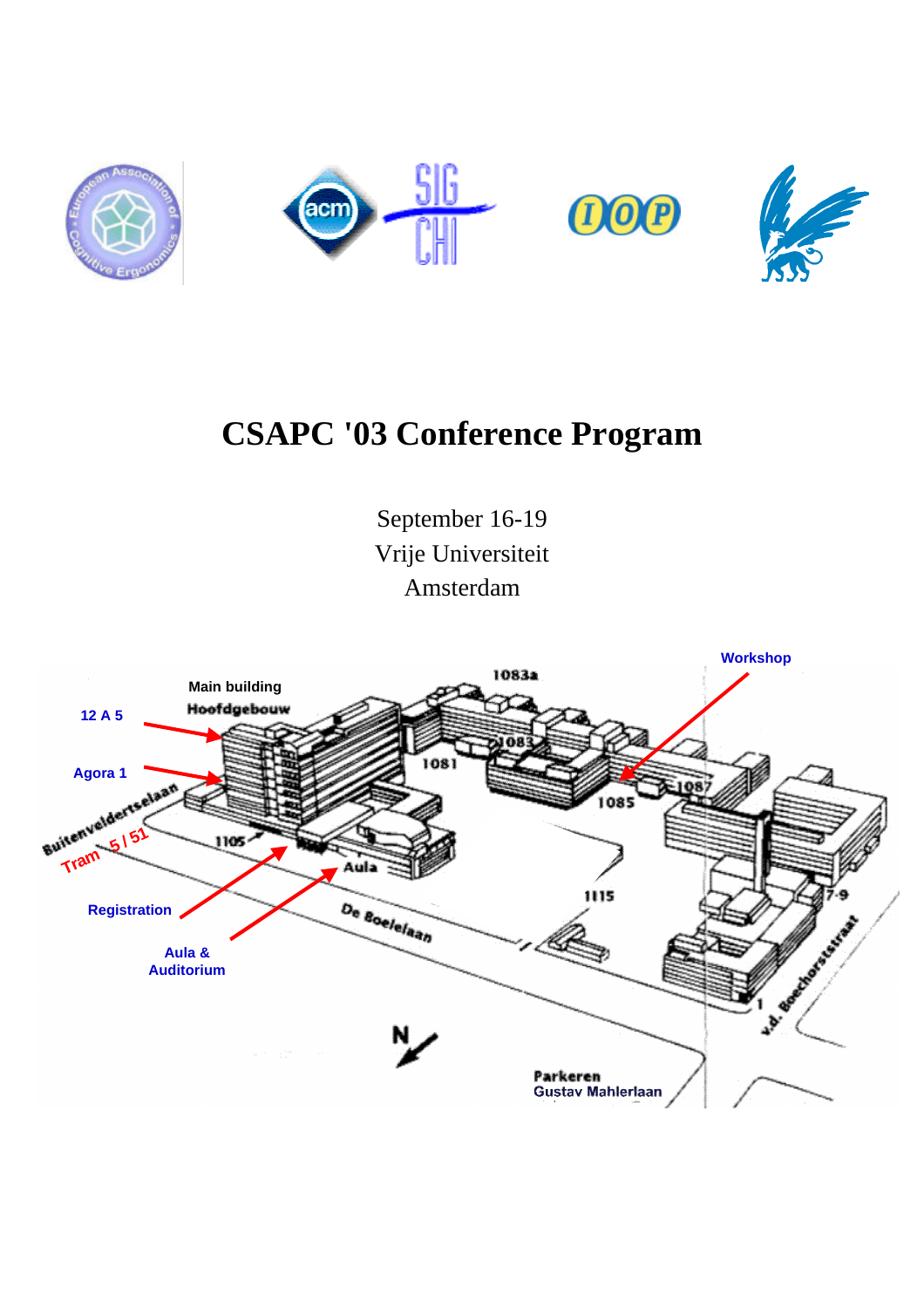### **TUESDAY 16**

9:00-17:00 Building De Boelelaan 1085, room G076 (ground floor) **Workshop: Cognition and Collaboration – Distributed Cognition in Complex Processes** Cristina M. Chisalita & Peter H. Jones – workshop organisers 16:00-18:00 Main Building, conference desk (ground floor) **Registration** 18:00-20:00 Main Building, behind "Aula" (1<sup>st</sup> floor) **Welcome reception, informal get-together, drinks and snacks**

**?**

### **WEDNESDAY 17**

- 8:00 Main Building, conference desk (ground floor) **Registration**
- 9:00 Main Building, room "Auditorium" (1<sup>st</sup> floor) **Opening Session**
- 9:30 Session 1 *Situational Awareness* Chair: Erik Hollnagel (invited)

Döring, B., Dörfel, G., and Distelmaier, H.

**Object-oriented modeling of situational awareness information for knowledge-based user interfaces**

Neerincx, M. A., Rypkema, J., and Passenier, P. O.

**Cognitive and functional (COLFUN) framework for envisioning and assessing high-demand situations**

Hoc, J.-M., and Blosseville, J.-M.

**Cooperation between drivers and in-car automatic driving assistance**

11:00 Coffee and Poster Session:

Fenema, van, P. C., and Simon, S. J.

**Failure of distributed coordination in high reliability organizations: The midair collision over Germany on July 1, 2002**

- 11:30 Session 1 (continued)
- Rajaonah, B., Anceaux, F., Espié, S., & Hoc, J.-M.

**A study of the link between trust and use of adaptive cruise control**

Svenson, O., and Patten, C.

**Safety of a human-technology-organization system: Mobile phones and driver cognition disturbance**

- 12:30 Lunch
- 13:30 Panel *Future home as operator control rooms and vice versa*

Moderator: Matthias Rauterberg

Panelists: Ad van Berlo, Erik Hollnagel, Jean-Michel Hoc

15:00 Excursion Royal Palace 't Loo – followed by Conference Dinner

**?**

#### **THURSDAY 18**

9:00 Main Building, Room "Agora 1", (3<sup>rd</sup> floor) Session 2 *Error Management* – Chair: Matthias Rauterberg

Vlugt, van der, M., and Wieringa, P. A. **Searching for ways to recover from fixation: Proposal for a different viewpoint**

Miguel, A., and Wright, P. **CHLOE: A technique for analyzing collaborative systems**

Andro, M., Chauvin, C., and Le Bouar, G.

**Interaction management in collision avoidance at sea**